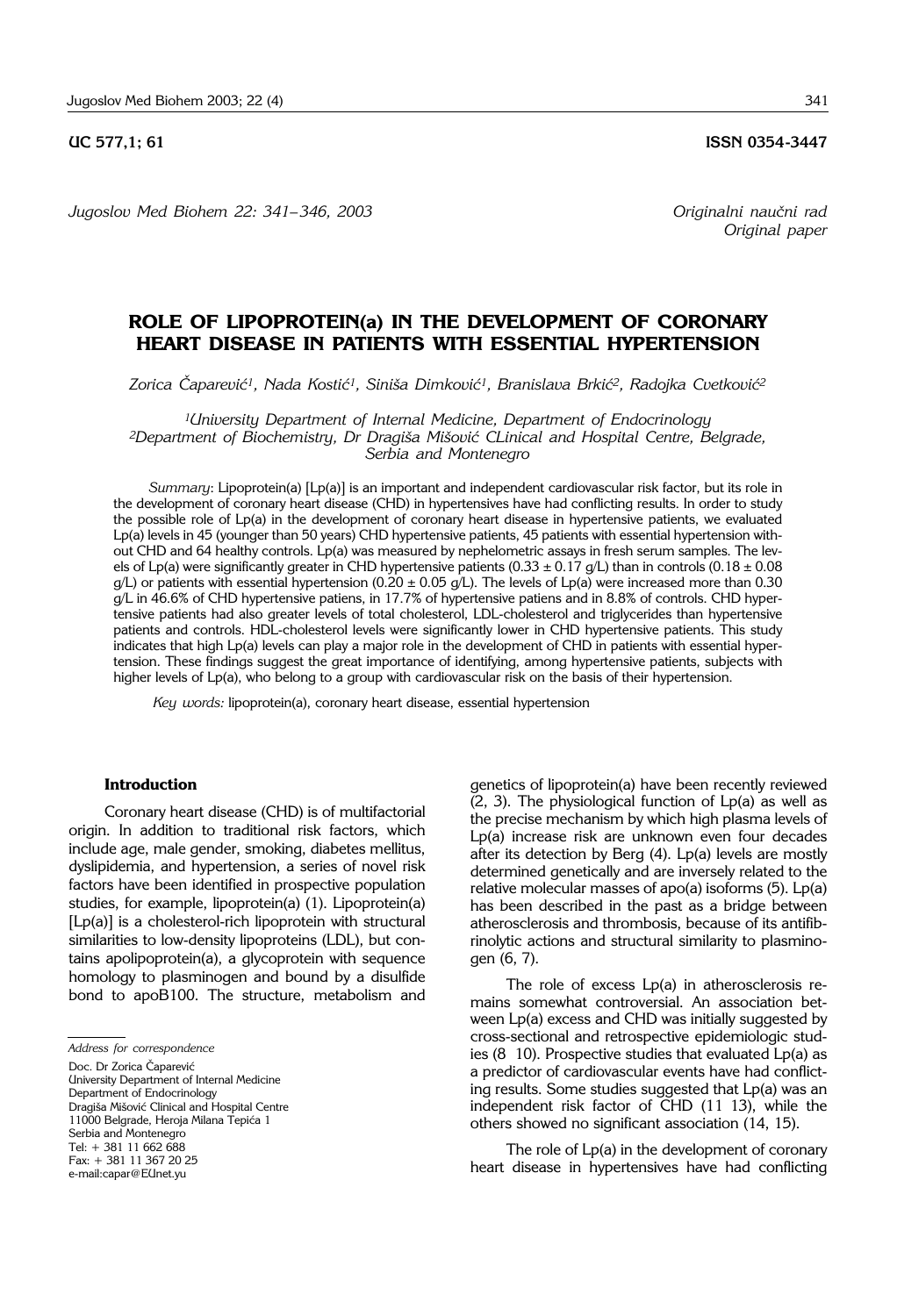results (16, 17). Some authors found normal Lp(a) levels in hypertensive patients (18), whereas the others documented elevated Lp(a) levels (19). Sechi et al. (20) found that Lp(a) levels were the best predictor of target-organ damage. This relation was independent of the level of blood pressure. Gazzaruso et al. (21) found that Lp(a) levels and apo(a) phenotypes in CHDfree patients with newly diagnosed essential hypertension were similar to those in controls, but the family history of CHD was strongly associated with high Lp(a) levels and apo(a) isoforms.

In order to study the possible role of  $Lp(a)$  in the development of CHD in hypertensive patients, we evaluated Lp(a) levels in a group of essential hypertensive patients and compared the hypertensives who had CHD with those who had not CHD.

# **Material and Methods**

# *Patients and Study Design*

Lp(a) levels were evaluated in patients with essential hypertension. The hypertensives were divided in two subgroups according to whether they had CHD or not (45 patients with essential hypertension without CHD and 45 hypertensive patients with CHD). To compare Lp(a) plasma levels we recruited a group of 64 healthy controls matched for age and sex. The criterion for inclusion in the patients group was essential hypertension defined either by the need for chronic antihypertensive treatment, or, in untreated subjects, by a diastolic blood pressure (DBP) greater than 80 mmHg or a systolic blood pressure (SBP) greater than 130 mmHg, or both on three different occasions at least 1 week apart. Blood pressure was measured by a mercury sphygmomanometer in standard conditions, and diagnosis of hypertension was established by standard criteria. A mean duration of hypertension was  $10 \pm 2.4$  years. CHD was defined as documented previous myocardial infarction (diagnosed by elevation of cardiac enzyme levels and diagnostic change in their electrocardiogram); coronary artery disease documented by angiography (stenosis of  $> 70\%$  in at least one coronary artery); coronary artery bypass grafting; or a history of angina pectoris together with a positive exercise test. In the other patients their medical history and an exercise stress test excluded the possibility of CHD. Exclusion criteria were: patients age >50 years, severe obesity, diabetes mellitus, pregnancy, stroke, renal failure with creatinine clearance of <30 mL/min, urinary protein excretion  $>3.0$  g/d and use of cyclic hormonal therapy, lipid-lowering therapy and anticoagulant therapy. Approval from the appropriate local Ethics Committee was obtained and subjects gave their written informed consent.

### *Laboratory measurements*

The following lipids were measured: total cholesterol [TC (mmol/L)]; high-density lipoprotein cholesterol [HDLc (mmol/L)]; low-density lipoprotein cholesterol [LDLc (mmol/L)]; triglycerides [TG (mmol/L)] and lipoprotein(a)  $[Lp(a) (g/L)]$ . Blood was taken from the antecubital vein in seated patients who had fasted for 12 h. For the quantification of Lp(a) we used plasma obtained by addition of EDTA and low-speed centrifugation at 4 °C for 15 min. Serum cholesterol and triglyceride levels were determined by automated enzymatic methods using the Abbott autoanalyzer. Levels of HDL cholesterol were enzymatically determined in the supernatant after precipitation of other lipoproteins with phosphotungstate/magnesium chloride. Lowdensity lipoprotein (LDL) cholesterol was calculated by Friedewald's formula (22). Measurement of Lp(a) was determined in freshly isolated sera using a rate nephelometric assay (Behring-Laser nephelometer Modul I). For the nephelometric measurement of Lp(a), polystyrene microbodies coated with antibodies to human Lp(a) were agglutinated when mixed with serum containing Lp(a). Elevated Lp(a) were defined as  $\geq 0.30$  g/L.

## *Statistical analysis*

Statistical analysis was perfomed using the STA-TISTICA 4.5 program (Stat soft, Tulsa, OK USA). All values are expressed as mean  $\pm$  SD. The Student's ttest was used for comparison between two groups and analysis of variance for comparison of more than two groups. Pearson's  $\chi^2$  test was uased to compare frequency distributions. The Kruskal-Wallis test was used to compare variables with skewed frequency distribution. Results were considered statistically significant at  $p < 0.05$ .

### **Results**

The features of hypertensive patients with coronary heart disease (CHD), hypertensive and controls, are shown in *Table I.* The two groups of hypertensive patients had no significant differences in age, sex, body mass index (BMI), duration of hypertension, SBP and DBP. Regarding lipid profile, several differences were observed between hypertensive and control subjects *(Table II).* Serum levels of Lp(a) were significantly greater in hypertensive patients with CHD (0.33  $\pm$  0.17 g/L) than in controls (0.18  $0.08$  g/L p < 0.001) or hypertensive patients without CHD (0.20  $\pm$  0.05 g/L p<0.001). Serum levels of Lp(a) were increased more than 0.30 g/L in 46.6% of CHD hypertensive patiens, 17.7% of hypertensive patiens and 8.8% of controls. The Lp(a) levels increased more than 0.50 g/L we found in 15.5% of CHD hypertensive patiens and 6.6% of hypertensive patients. No differences in serum Lp(a) levels, total cholesterol, LDL-cholesterol, HDL-cholesterol and triglycerides were observed between hypertensive patients without CHD and controls. Hypertensive CHD patients had also greater levels of total cholesterol, LDLcholesterol and triglycerides than hypertensive patients and controls. Plasma HDL cholesterol were significantly lower in hypertensive CHD patients.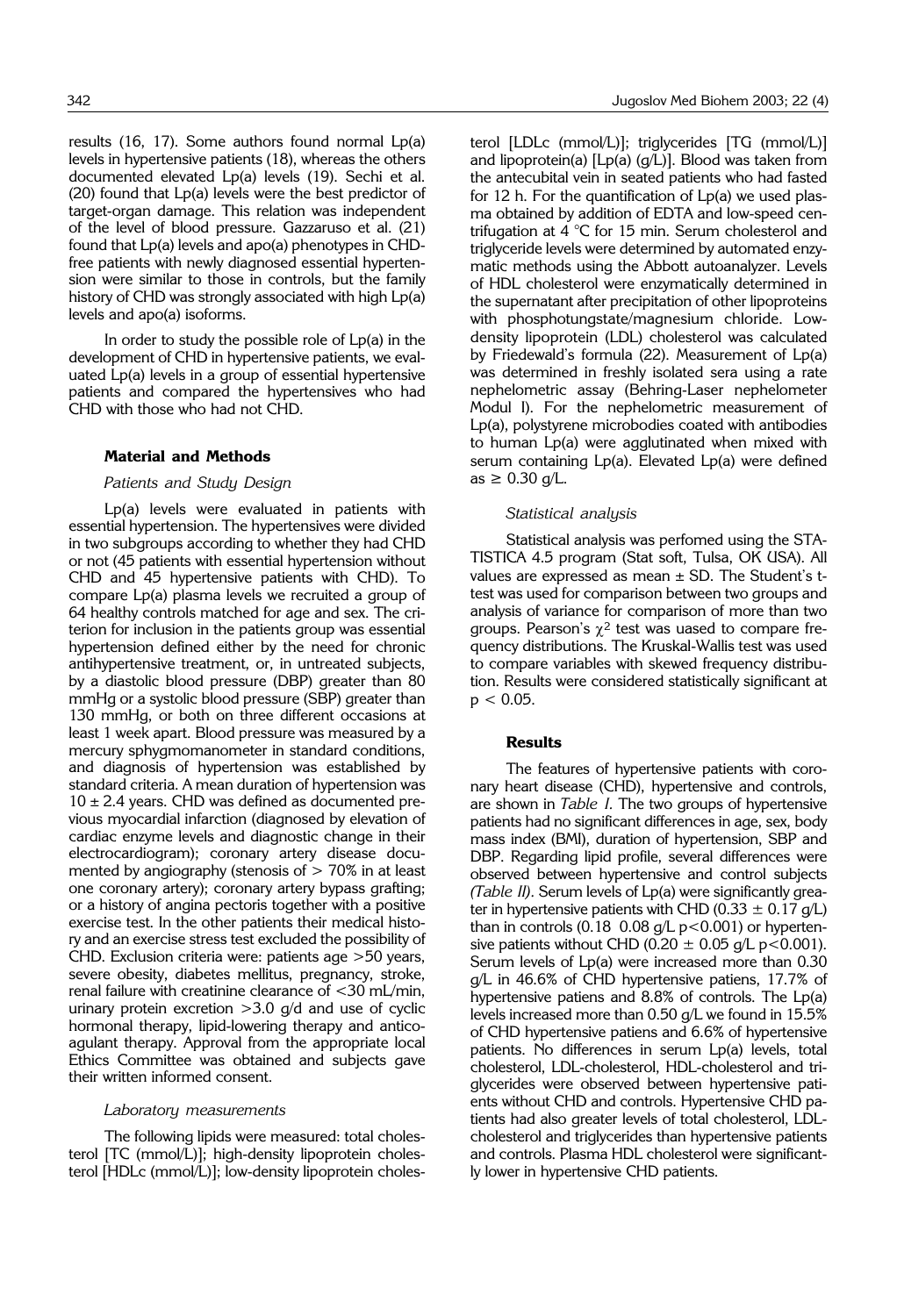|                                                                                                                   | Hypertensive CHD patients<br>$(n=45)$ | Hypertensive patients<br>$(n=45)$ | Controls<br>$(n=64)$ |  |
|-------------------------------------------------------------------------------------------------------------------|---------------------------------------|-----------------------------------|----------------------|--|
| Age (years)                                                                                                       | $44.30 \pm 4.28$                      | $45.29 \pm 4.63$                  | $44.75 \pm 6.85$     |  |
| Sex (M/F)                                                                                                         | 30/15                                 | 29/16                             | 28/36                |  |
| BMI $(kq/m2)$                                                                                                     | $24.57 \pm 3.7$                       | $23.25 \pm 4.5$                   | $23.75 \pm 3.6$      |  |
| Hypertension duration (years)                                                                                     | $10 \pm 2.4$                          | $11 \pm 3.7$                      |                      |  |
| Age of CHD diagnosis (years)                                                                                      | $42 \pm 4.26$                         |                                   |                      |  |
| Systolic BP (mmHg)                                                                                                | $175 \pm 9.26***$                     | $170 \pm 8.30$                    | $115 \pm 4.18$       |  |
| Diastolic BP (mmHg)                                                                                               | $102 \pm 6.86***$                     | $100 \pm 5.89$                    | $70 \pm 4.85$        |  |
| Values are expressed as means $\pm$ SD; BMI=body mass index; *P < 0.05, **P < 0.01, ***P < 0.001 versus controls. |                                       |                                   |                      |  |

Table I Features of hypertensive patients with coronary heart disease (CHD), hypertensive patients and controls

Table II Lipid profiles of hypertensive patients with coronary heart disease (CHD), hypertensive patients and controls

|                                                                                                                                                                                         | Hypertensive CHD<br>patients $(n=45)$ | Hypertensive patients<br>$(n=45)$ | Controls<br>$(n=64)$ |  |
|-----------------------------------------------------------------------------------------------------------------------------------------------------------------------------------------|---------------------------------------|-----------------------------------|----------------------|--|
| Cholesterol (mmol/L)                                                                                                                                                                    | $7.50 \pm 1.07***$                    | $5.72 \pm 1.09$                   | $5.10 \pm 0.60$      |  |
| $LDL-c$ (mmol/L)                                                                                                                                                                        | $5.25 \pm 0.64***$                    | $3.75 \pm 0.98$                   | $3.21 \pm 0.92$      |  |
| HDL-c (mmol/L)                                                                                                                                                                          | $1.17 \pm 0.35**$                     | $1.16 \pm 0.25$                   | $1.27 \pm 0.50$      |  |
| Triglycerides (mmol/L)                                                                                                                                                                  | $2.63 \pm 1.71***$                    | $1.65 \pm 0.26$                   | $1.42 \pm 0.35$      |  |
| $Lp(a)$ (g/L)                                                                                                                                                                           | $0.33 \pm 0.17***$                    | $0.20 \pm 0.05$                   | $0.18 \pm 0.08$      |  |
| $Lp(a) > 0.30$ g/L (%)                                                                                                                                                                  | $46.66***$                            | 17.77                             | 8.88                 |  |
| $Lp(a) > 0.50$ g/L (%)                                                                                                                                                                  | $15.55***$                            | 6.66                              | 0.00                 |  |
| Values are expressed as means $\pm$ SD; Lp(a)=lipoprotein(a); LDL=low-density lipoprotein; HDL=high-density lipoprotein.<br>$P < 0.05$ , **P $< 0.01$ , ***P $< 0.001$ versus controls. |                                       |                                   |                      |  |

### **Discussion**

In this study the presence of arterial hypertension is associated with increased Lp(a) levels. We hypothesize that hypertensive patients with high Lp(a) levels might have an earlier development and a more rapid progression of atherosclerotic lesions. We showed a possible relationship between Lp(a) and development of CHD among hypertensive patients with CHD younger than 50 years. The main finding of this study is that Lp(a) could play a considerable role in the development of CHD in hypertensive patients especially in those with concomitant abnormal lipid profiles. We recently found that Lp(a) plasma levels in CHD-free patients with essential hypertension were similar to those in controls. We showed that Lp(a) are not strongly linked to essential hypertension in a group of hypertensive patients without CHD. It is very important to know whether or not Lp(a) levels play a role in the development of CHD in hypertensives, who already have a high cardiovascular risk. Nevertheless, in essential hypertensive patients the cardiovascular risk related to Lp(a) (genetically inherited) is added to the CHD risk caused by hypertension and other risk factors associated with hypertension. Because hypertension and abnormal lipid metabolism are consistently found in hypertensive patients, such an interaction might accelerate atherosclerosis and its important consequences.

There is a strong link between high blood pressure and coronary heart disease (CHD) (23). This close association does not mean that hypertension is the only cause of CHD in hypertensives, since several other cardiovascular risk factors are more prevalent among hypertensive patients than they are among normotensive subjects (24).

Lp(a) exscess may promote premature atherosclerosis by the following mechanisms: inhibition of clot lysis by Lp(a) leading to a thrombogenic state (25 28), increased binding to proteoglycans (29) or to the very low density lipoprotein (VLDL) receptor (30). Lp(a) also promotes increased uptake by macrophages, direct chemoattraction of monocytes (31) with induction of monocyte chemotactic activity in endothelial cells (32) and promotion of smooth muscle cell proliferation by blocking the plasmin-dependent activation of transforming growth factor-b (TGF-b) (33). Oxidized Lp(a) may also contribute directly to accumulation of lipids in macrophages (34).

While these several mechanisms appear to suggest that Lp(a) can act independently to promote atherosclerosis, further considerations suggest depend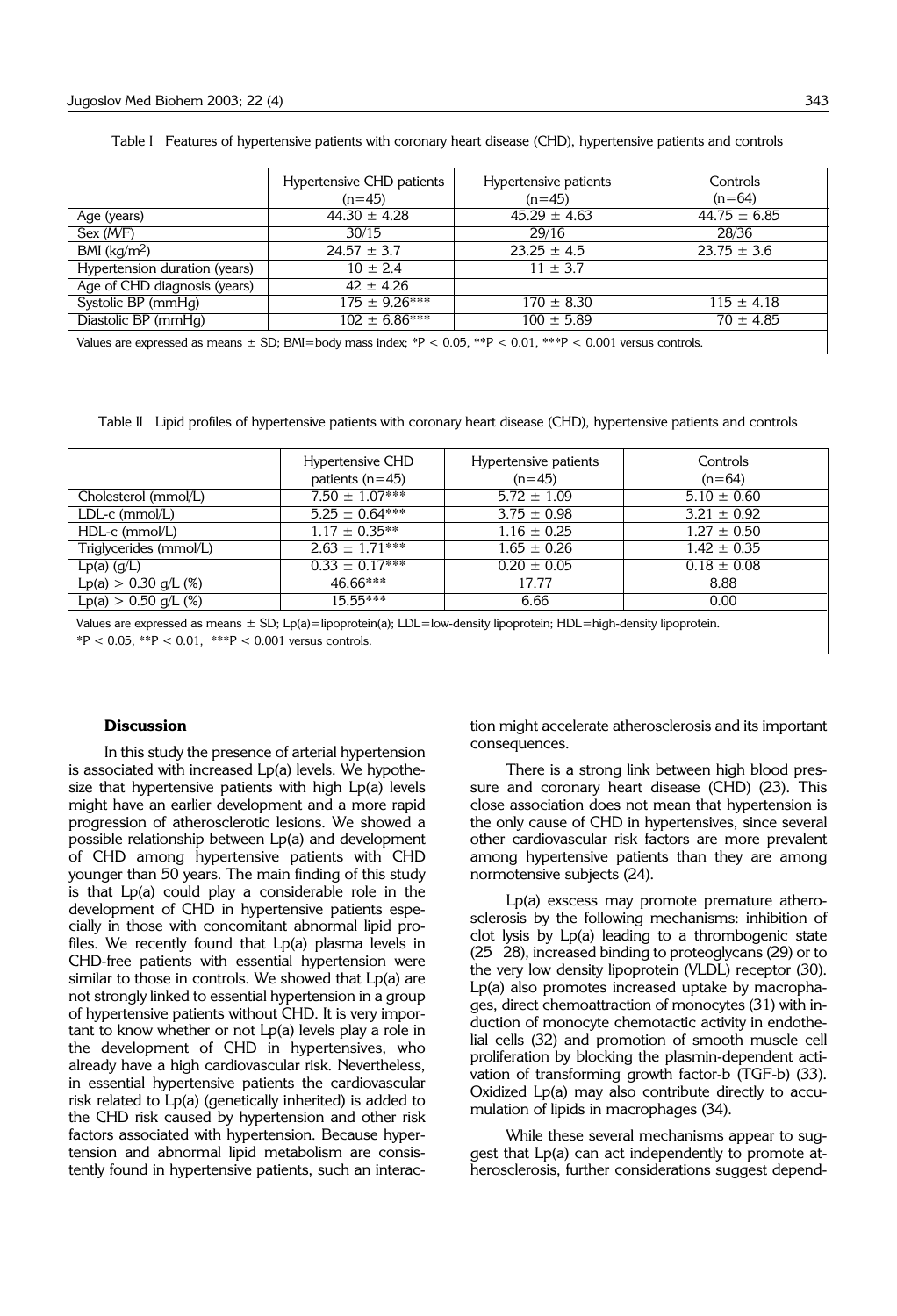ence on other risk factors. The combination of high levels of Lp(a) with other cardiovascular risk factors, when cholesterol or LDL-cholesterol is elevated in particular low HDL, strongly increases the risk for coronary heart disease (35, 36). Solymoss et al. (37) reported a marked increase in risk of angiographically defined CHD among women under the age of 60 associated with high Lp(a) together with a ratio of total: HDL cholesterol level above 5.8. In a prospective population study of the Prospective Cardiovascular Muenster Study, Von Eckardstein et al. (38) reported that lipoprotein(a) increases coronary risk, especially in men with high LDL cholesterol, low HDL cholesterol, hypertension and high global cardiovascular risk.

Therefore and because Lp(a) increases the risk of coronary events strongly depending on the presence of additional coronary risk factors, it is imperative to strictly control additional risk factors in individuals with elevated Lp(a) (39, 40).

This study indicates that high Lp(a) levels can play a major role in the development of CHD in patients with essential hypertension. These findings suggest the great importance of identifying, among hypertensive patients, subjects with higher levels of Lp(a), which is added to the cardiovascular risk related to their hypertension. Further studies are required to elicit cause and effect in the relationship between arterial hypertension and Lp(a) and other lipoprotein disorders in hypertensive patients. In addition, our findings might have implications not only on the prognosis but also on the management of hypertensive patients.

# ULOGA LIPOPROTEINA(a) U RAZVOJU KORONARNE BOLESTI U PACIJENATA SA ESENCIJALNOM HIPERTENZIJOM

Zorica Čaparević<sup>1</sup>, Nada Kostić<sup>1</sup>, Siniša Dimković<sup>1</sup>, Branislava Brkić<sup>2</sup>, Radojka Cvetković<sup>2</sup>

*1Klinika za internu medicinu, Endokrinolo{ko odeljenje 2Odeljenje za biohemiju, KBC* »*Dr Dragi{a Mi{ovi}*« *– Dedinje, Medicinski fakultet, Beograd, Srbija i Crna Gora*

*Kratak sadr`aj:* Uloga liipoproteina(a) [Lp(a)] kao nezavisnog faktora rizika za razvoj koronarne bolesti u pacijenata sa esencijalnom hipertenzijom još uvek je nedovoljno poznata. Određivane su vrednosti Lp(a) u hipertenzivnih pacijenata sa i bez koronarne bolesti a rezultati poređeni sa kontrolnim zdravim osobama. Lp(a) je određivan nefelometrijskom metodom. Dobijene su značajno povišene vrednosti Lp(a) u hipertenzivnih pacijenata koji imaju koronarnu bolest (0,33 ± 0,17 g/L) u poređenju sa pacijentima sa esencijalnom hipertenzijom (0,20  $\pm$  0,05 g/L p<0,001) i zdravim osobama (018  $\pm$  008 g/L). Vrednosti Lp(a) veće od 0,30 g/L imalo je 46,6% hipertenzivnih koronarnih pacijenata, 177% pacijenata sa esencijalnom hipertenzijom i 8,8% u zdravih. Hipertenzivni koronarni pacijenti imali su takođe značajno povišene vrednosti holesterola, LDL-holesterola i triglicerida a značajno niže vrednosti HDL-holesterola. Rezultati ukazuju na značaj identifikacije povišenih vrednosti Lp(a) kao dodatnog faktora rizika za koronarnu bolest u pacijenata sa esencijalnom hipertenzijom.

Ključne reči: lipoprotein(a), koronarna bolest, esencijalna hipertenzija

# **Reference**

- 1. Harjai K. Potential New Cardiovascular Risk Factors: Left Ventricular Hypertrophy, Homocysteine, Lipoprotein(a), Triglycerides, Oxidative Stress, and Fibrinogen. Ann Intern Med 1999; 131: 376 86.
- 2. McLean JW, Tomlinson JE, Kuang WJ, Eaton DL, Chen EY, Fless GM, Scanu AM, Lawn RM. cDNA sequence of human apolipoprotein(a) is homologous to plasminogen. Nature 1987; 330: 132.
- 3. Scanu AM, Nakajima K, Edelstein C. Apolipoprotein(a): structure and biology. Front Biosci 2001; 6: D546 D<sub>554</sub>.
- 4. Berg K. A new serum type system in man the Lp system. Acta Pathol Microbiol Scand 1963; 59: 369 75.
- 5. Utermann G. The mysteries of lipoprotein(a), Science 1989; 246: 904 10.
- 6. Loscalzo J. Lipoprotein(a). A unique risk factor for atherothrombotic disease. Arteriosclerosis 1990; 10: 672'9.
- 7. Caplice NM, Panetta C, Peterson TE, et al. Lipoprotein(a) binds and inactivates tissue factor pathway inhibitor: a novel link between ipoproteins and thrombosis. Blood 2001; 98: 2980 7.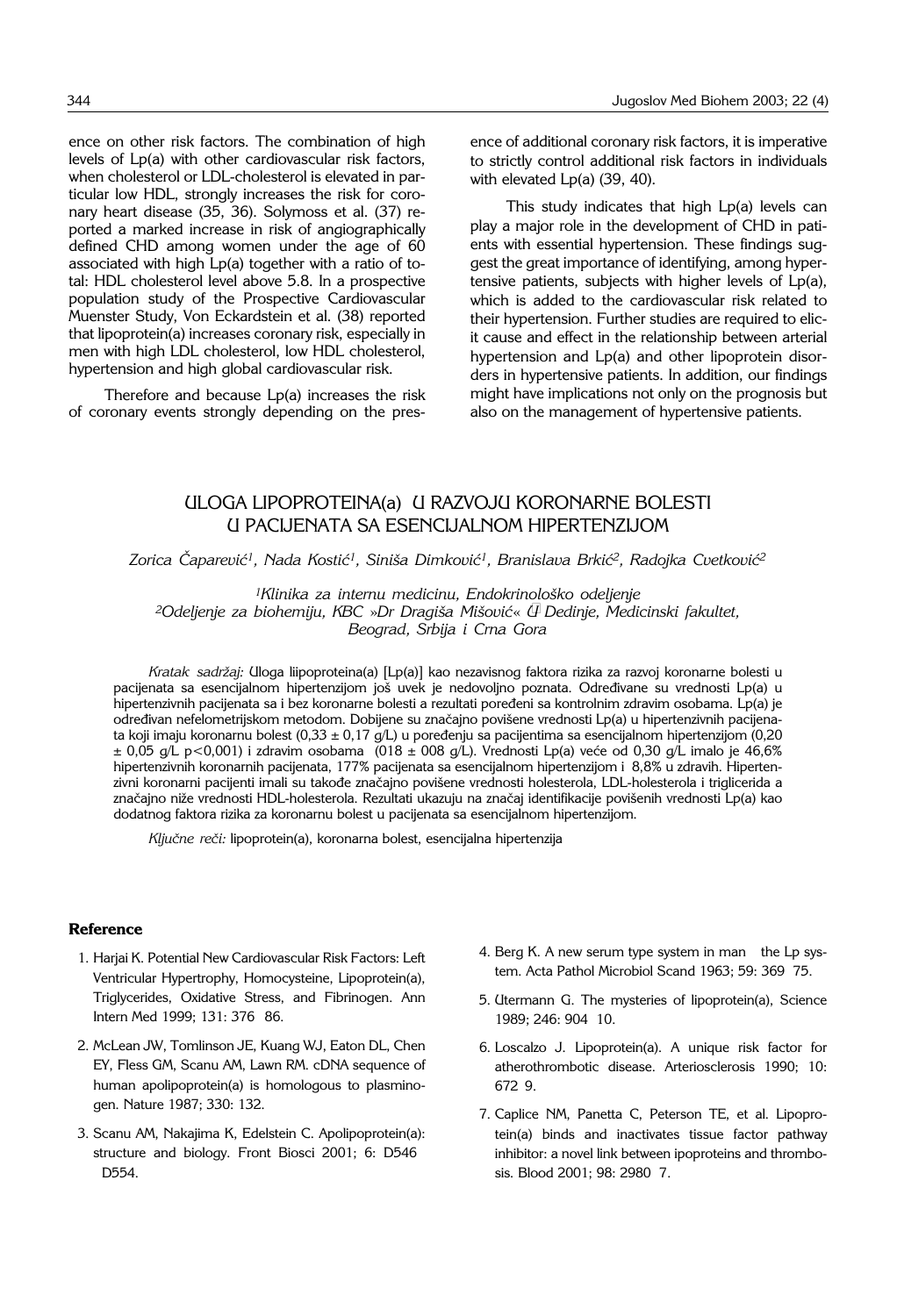- 8. Dahlen GH. Lp(a) lipoprotein in cardiovascular disease. Atherosclerosis 1994; 108(2): 111 26.
- 9. Rhoads JJ, Dahlen GH, Berg K, Morton NE, Dannenberg AL. Lp(a) lipoprotein as a risk factor for myocardial infarction. JAMA 1986; 256: 2540' 4.
- 10. Hoefler G, Harnoncourt F, Paschke E, Mirti W, Pfeiffer KH, Kostner GM. Lipoprotein Lp(a). A risk factor for myocardial infarction. Arteriosclerosis 1988; 8: 398' 401.
- 11. Sandholzer C, Boerwinkle E, Saha N, Tong MC, Utermann G. Apolipoprotein(a) phenotypes, Lp(a) concentration and plasma lipid levels in relation to coronary heart disease in a Chinese population: evidence for the role of the apo(a) gene in coronary heart disease. J Clin Invest 1992; 89: 1040 6.
- 12. Danesh J, Collins R, Peto R. Lipoprotein(a) and coronary heart disease. Meta-analysis of prospective studies. Circulation 2000; 102: 1082 5.
- 13. Luc G, Bard JM, Arveiler D, Ferrieres J, Evans A, Amouyel P, Fruchart JC, Ducimetiere P. Lipoprotein (a) as a predictor of coronary heart disease: the PRIME study. Atherosclerosis 2002; 163: 377 84.
- 14. Ridker PM, Hennekens CH, Stampfer MJ. A prospective study of lipoprotein(a) and the risk of myocardial infarction. JAMA 1993; 270: 2195 9.
- 15. Cantin B, Gagnon F, Moorjani S, et al. Is lipoprotein(a) an independent risk factor for ischemic heart disease in men? The Quebec Cardiovascular Study. J Am Coll Cardiol 1998; 31: 519 25.
- 16. McInnes GT. Hypertension and coronary artery disease: cause and effect. J Hypertens 1995; 13 (suppl 2): S49 S56.
- 17. Kaplan NM. Multiple risk factors for coronary heart disease in patients with hypertension. J Hypertens 1995; 13 (suppl 2): S1 S5.
- 18. Flesch M, Sachinidis A, Ko YD, Kraft K, Vetter H. Plasma lipids and lipoproteins and essential hypertension. Clin Invest 1994; 72: 944 50.
- 19. Fytili C, Passadakis P, Progia E, Kambouromiti G, Panopoulou M, Sombolos C, Vargemezis V. Arterial hypertension is associated with increased serum lipoprotein(a) levels in end-stage renal disease patients. Hemodial Int 2001; (5): 66 '9.
- 20. Sechi LA, Kronenberg F, De Carli S, Falleti E, Zingaro L, Catena C, Utermann G, Bartoli E. Association of serum lipoprotein(a) levels and apolipoprotein(a) size polymorphism with target-organ damage in arterial hypertension. JAMA 1997; 277(21): 1689 95.
- 21. Gazzaruso C, Buscaglia P, Garzaniti A, Falcone C, Mariotti S, Savino S, Bonetti G, Finardi G, Geroldi D. Association of lipoprotein(a) levels and apolipoprotein(a) phenotypes with coronary heart disease in patients with essential hypertension. J Hypertens 1997; 15 (3): 227'35.
- 22. Friedewald WT, Lewy RI, Fredrickson DS. Estimation of the concentration of low density lipoprotein cholesterol in plasma, without use of the preparative ultracentrifuge. Clin Chem 1972; 18: 499 502.
- 23. Weber MA. Coronary heart disease and hypertension. Am J Hypertens 1994; 7:146S 153S.
- 24. Grundy SM, Pasternak R, Greenland P, Smith S, Fuster V. Assessment of cardiovascular risk by the use of multiple risk factor assessment equations. Circulation 1999; 100: 1481' 92.
- 25. Loscalzo J, Weinfeld M, Fless GM, Scanu AM. Lipoprotein (a), fibrin binding, and plasminogen activation. Arteriosclerosis 1990; 10: 240 5.
- 26. Rouy D, Grailhe P, Nigon F, Chapman J, Angles-Cano E. Lipoprotein (a) impairs generation of plasmin by fibrin-bound tissue-type plasminogen activator. In vitro studies in a plasma milieu. Arterioscler Thromb 1991; 11: 629 38.
- 27. Palabrica TM, Liu AC, Aronovitz MJ, Furie B, Lawn RM, Furie BC. Antifibrinolytic activity of apolipoprotein(a) in vivo: human apolipoprotein(a) transgenic mice are resistant to tissue plasminogen activator-mediated thrombolysis. Nature Med 1995; 1: 256 9.
- 28. Scanu AM, Lawn RM, Berg K. Lipoprotein(a) and atherosclerosis. Ann Intern Med 1991; 115: 209 18.
- 29. Bihari-Varga M, Gruber E, Rotheneder M, Zechner R, Kostner GM. Interaction of lipoprotein Lp(a) and low density lipoprotein with glycosaminoglycans from human aorta. Arteriosclerosis 1988; 8: 851 7.
- 30. Argraves KM, Kozarsky KF, Fallon JT, Harpel PC, Strickland DK. The atherogenic lipoprotein Lp(a) is internalized and degraded in a process mediated by the VLDL receptor. J Clin Invest 1997; 100: 2170 81.
- 31. Syrovets T, Thillet J, Chapman MJ, Simmet T. Lipoprotein(a) is a potent chemoattractant selective for human peripheral monocytes [abstract]. Atherosclerosis 1997; 134: 151.
- 32. Poon M, Zhang X, Dunsky KG, Taubman MB, Harpel PC. Apolipoprotein(a) induces monocyte chemotactic activity in human vascular endothelial cells. Circulation 1997; 96: 2514 '9.
- 33. Kojima S, Harpel PC, Rifkin DB. Lipoprotein(a) inhibits the generation of transforming growth factor b: an endogenous inhibitor of smooth muscle cell migration. J Cell Biol 1991; 113: 1439 45.
- 34. Haberland MD, Fless GM, Scanu AM, Fogelman AM. Malondialdehyde modification of lipoprotein(a) produces avid uptake by human monocyte-macrophages. J Biol Chem 1992; 267: 4143 51.
- 35. Hopkins PN, Wu LL, Hunt SC, James BC, Vincent GM, Williams RR. Lipoprotein(a) interactions with lipid and non-lipid risk factors in early familial coronary artery disease. Arterioscler Thromb Vasc Biol 1997; 17: 2783 92.